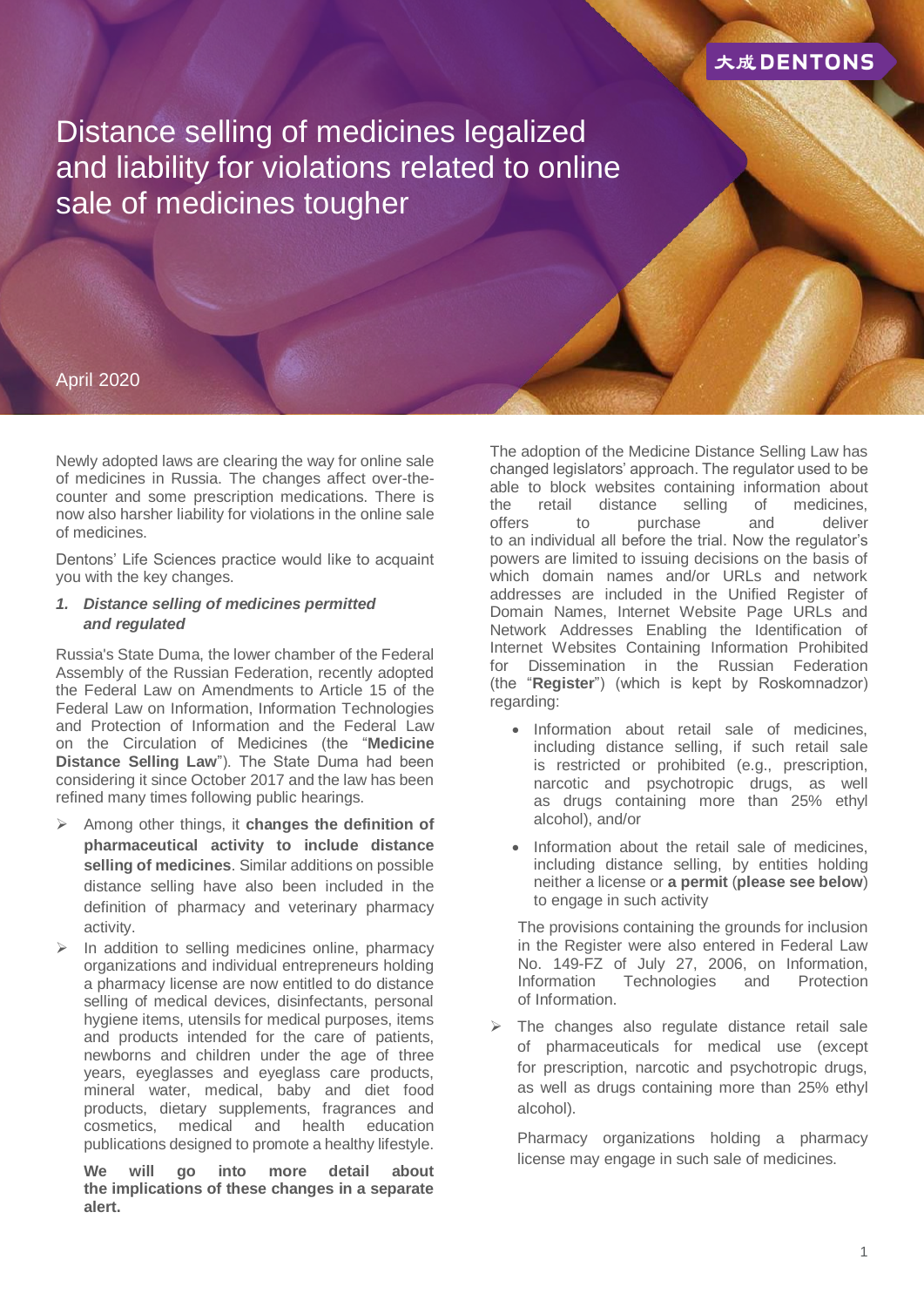$\triangleright$  Pharmacy organizations will also need to get **a permit from Roszdravnadzor** to engage in retail distance sale.

**The Russian Government still needs to determine how such permits will be issued, the requirements for the pharmacy organizations applying for them, how the distance selling will be done, and the rules for shipping and delivery.**

**All information about medicines that have been paid for (released) and received must be entered in a system that monitors the movement of pharmaceuticals for medical use.**

 The Medicine Distance Selling Law also provides that in a state of emergency and/or where there is a risk of spread of a disease that is dangerous for others, the Russian Government is entitled, if necessary, to set up a special temporary policy on distance retail selling. This legislative addition is effective until December 31, 2020.

On March 17, 2020, the President of Russia also signed the Decree on the Retail Sale of Pharmaceuticals for Medical Use. This decree lifts restrictions on the distance selling of medicines that were imposed by Decree of the President of Russia No. 179 of February 22, 1992, on the Types of Products (Work and/or Services) and Production Waste the Free Sale of which is Prohibited.

The government was instructed to increase control over compliance with the laws on the circulation of medicines, including distance retail sale of medicines. In particular, it will focus on preventing the circulation of falsified, counterfeit, poor-quality and unregistered medicines.

The Medicine Distance Selling Law also contains some other changes. In particular, it updates the rule that the executive authorities of Russian Federation constituent entities will establish a list of medical organizations licensed for pharmaceutical activities as well as the list of drugs now including narcotic and psychotropic drugs as drugs that they can sell.

### *2. Increased liability for online sale violations*

To carry out the President's instruction, the State Duma of Russia has adopted laws amending the Administrative Offenses Code and the Criminal Code of Russia to include harsher administrative and criminal liability for selling falsified, counterfeit, poor-quality and unregistered medicines, dietary supplements, or medical devices, and for using **the media or the Internet to commit these offenses**.

**This alert details the changes to the Administrative Offenses Code and Criminal Code of Russia related to the legalization of online sale of medicines. Our next alert will address the importance of these amendments for other product categories and their impact on the industry as a whole.**

In particular, Article 6.33 of the Administrative Offenses Code now has a third part which sets the administrative liability for the above offense as an administrative fine of:

- RUB 70,000 to RUB 200,000 for individuals
- RUB 150,000 to RUB 600,000 for officers
- RUB 150,000 to 600,000 for individual entrepreneurs, or administrative suspension of their activity for up to 90 days
- RUB 2,000,000 to RUB 6,000,000 for legal entities, or administrative suspension of their activity for up to 90 days.

The actions will not be deemed an administrative offense if:

- The sale and/or import of unregistered medicines is allowed by the laws on the circulation of medicines and the healthcare laws, and/or
- The medicines are not manufactured in the Russian Federation, and/or
- The medicines are recommended for use by the World Health Organization

It will be considered a crime if more than RUB 100,000 worth of products is sold (there will be a new version of Article 238.1 of the Criminal Code of Russia). The criminal liability for this is:

- Compulsory labor for four to five years, potential disqualification from holding certain positions or engaging in certain activity for two to three years, or
- Imprisonment for four to six years, a potential fine of RUB 750,000 to RUB 2,500,000 or the salary or other income of the convicted person for one to two years, and potential disqualification from holding certain positions or engaging in certain activity for up to four years.

Exceptions apply to the sale and/or import to the Russian Federation for sale of medicines that are not registered in the Russian Federation, if:

- They are not manufactured in the Russian Federation, and/or
- The sale and/or import of such products is allowed by the laws on the circulation of medicines and the healthcare laws, respectively, and/or
- They are recommended for use by the World Health Organization

The newly adopted laws are intended to streamline the process of selling and distributing medicines over the Internet. This is a necessary tool to make medicines available for people, including in a state of emergency. The changes create the legal basis for pharmaceutical companies, pharmacies, aggregators and marketplaces to do online retail sales.

**\* \* \***

Adoption of the Medicine Distance Selling Law is a serious step toward changing the traditional idea